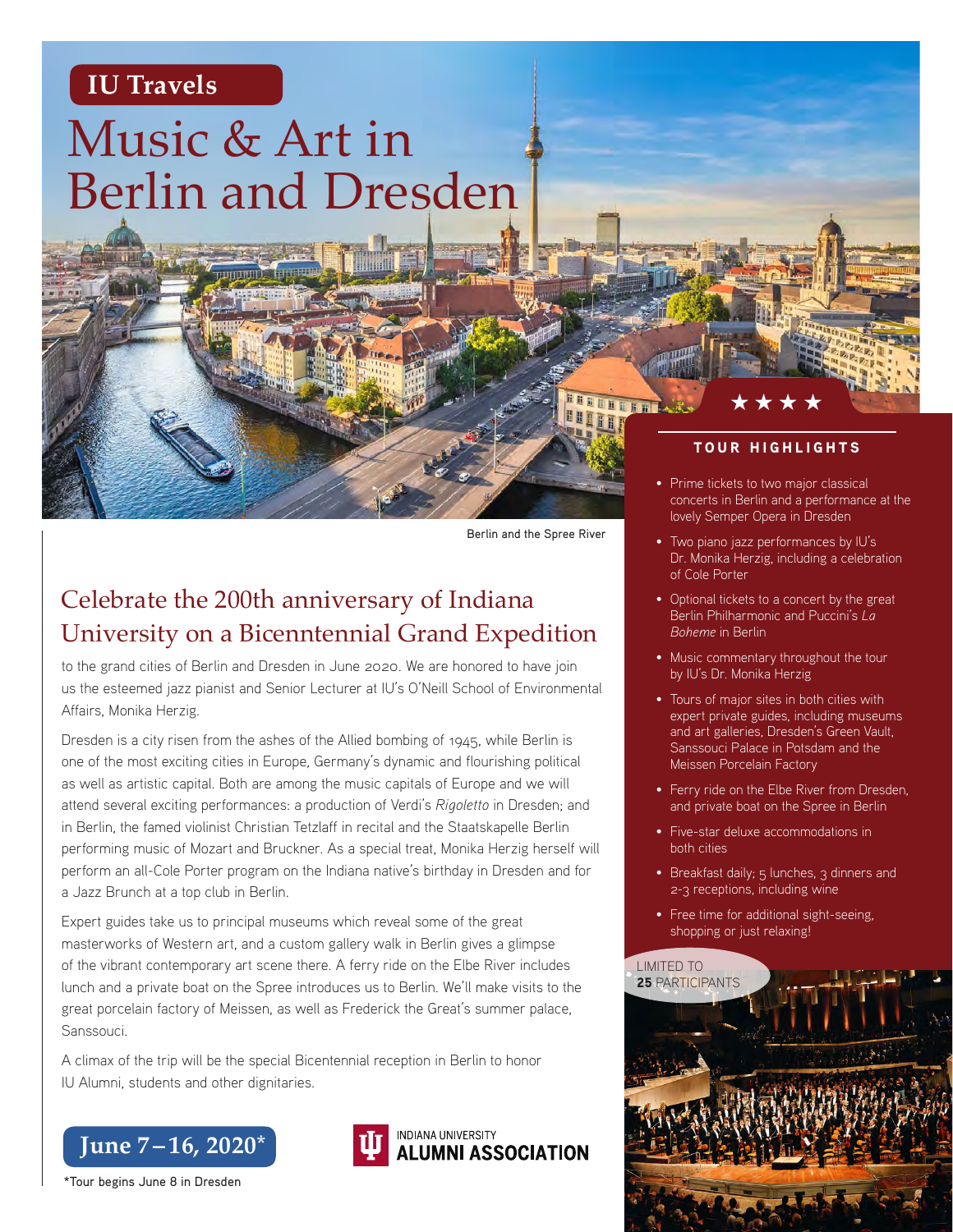

Semper Oper, Dresden

Sunday, June 7 Flights from the US

#### Monday, June 8 Wilkommen!

Arrival in Dresden and check-in at the lovely Hotel Bülow Palais, a Relais & Chateaux property in the Baroque Neustadt district, little damaged from the war. Our **welcome dinner** is in the hotel's elegant, Michelin-starred, Caroussel Restaurant.

#### Tuesday, June 9 Dresden-and Cole Porter!

**Breakfast daily** at both hotels. This morning, we tour the beautiful city of Dresden lying on the River Elbe. Shattered by the Allied bombing of February 1945, many of its historic monuments have been completely rebuilt virtually as they were. We'll visit the remarkable, domed Frauenkirche, and hear a private organ recital in the Hofkirche. A highlight will be a tour of Dresden's Old Masters Gallery, with its many masterpieces. Lunch is at a fine restaurant nearby. In the

evening, after an exclusive private tour of the New Green Vault of iconic treasures in Dresden Castle, Monika Herzig celebrates Indiana's own Cole Porter by performing his music at Jazzclub Tonne (optional). Dinner on your own and rest of evening free.

#### Wednesday, June 10 Saxon Switzerland and the Semper

Resting on the Elbe upstream from Dresden, the lush gardens of the 18th century Pillnitz Castle illustrate a nearly complete history of landscape gardening. Our coach takes us up into the sandstone mountains called Saxon Switzerland, and the fabulous views from Bastei. Returning downstream, we board the local ferry and float down the Elbe enjoying a buffet lunch. Tonight, the Semper Oper, one of the most beautiful opera houses in Europe where many important works were premiered, presents Verdi's popular tragic melodrama, *Rigoletto.*

#### Thursday, June 11 Meissen and the Spree

Hotel check-out and transfer to Berlin. Meissen is a name synonymous with fine, delicate porcelain, the most famous in the world. On the way to the capital, we tour the factory where it is still fabricated in the traditional handmade process. Upon arrival in Berlin, we check in to the luxurious Hotel Regent, a five-star hotel close to the pretty square, the Gendarmenmarkt, then enjoy an introduction to the city on a private boat along the Spree River, with our guide Tim Schmutzler.

## Friday, June 12 "I am a Berliner!"

Today we tour the great city by private motor coach, passing the remains of the Wall, Checkpoint Charlie, the Potsdamer Platz, Kurfurstendam and some of Berlin's notable post-war architecture.

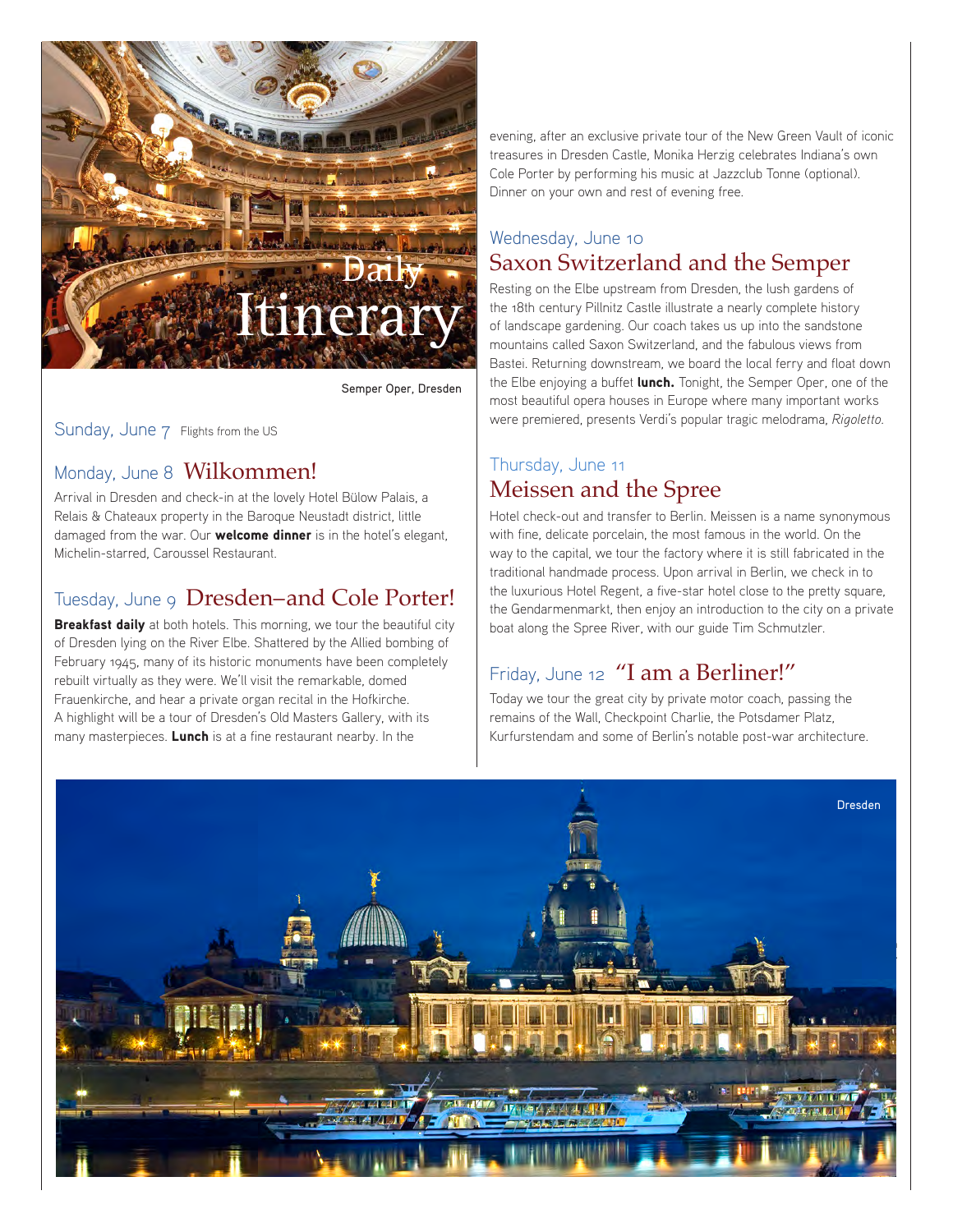We end up for **lunch** at Käfer's in Norman Foster's stunning rooftop addition to the historic Reichstag building. Tonight a lucky group of passengers will hear the exciting Venezuelan maestro Gustavo Dudamel lead the Berlin Philharmonic, arguably the finest orchestra in the world, in Mahler's 2nd Symphony, the *Resurrection.* Others have the option of Puccini's ever-popular *La Bohème,* at the Komische Oper, directed by Barrie Kosky, one of Europe's hottest directors.

#### Saturday, June 13 Potsdam and Art in Berlin

Frederick the Great of Prussia built the grand Sanssouci Palace in Potsdam in 1748 as a summer retreat and the continued growth of its buildings and grounds mirrored the growth of the Prussian state as an important player in European politics. Returning to Berlin, we enjoy a lunch with IU students attending a three-week program in northern Germany before embarking on a stroll through the Kreuzberg neighborhood and its vibrant art scene. Tonight one of the world's finest violinists, Christian Tetzlaff performs works by Bach and Bartok in the new Pierre Boulez Saal designed by Frank Gehry.

> Nefertiti, Egyptian Museum of Berlin

#### Sunday, June 14 Museum Island

Berlin is home to amazing museums and we'll visit several of them this morning on the Museuminsel (Museum Island) close to the Regent. We'll pay particular attention to an exhibition at The Pergamon Museum where the reconstructed Market Gate

of Miletus, one of antiquity's most stunning monuments, is under restoration, and the iconic Nefertiti found at the nearby Egyptian Museum. You will have a pass to enter all five museums at your leisure. Then on to the Yorckschlösschen, one of Berlin's top jazz clubs, for a Jazz brunch, featuring our own Monika Herzig.

Later in the afternoon, you will attend a celebration of IU's 200th anniversary at a special reception at IU's European Gateway Alumni Center.

Reichstag Dome





Raphael's Sistine Madonna, Gemäldegalerie Alte Meister *middle:* Brandenburg Gate *below:* Pillnitz Castle and Gardens



![](_page_2_Picture_13.jpeg)